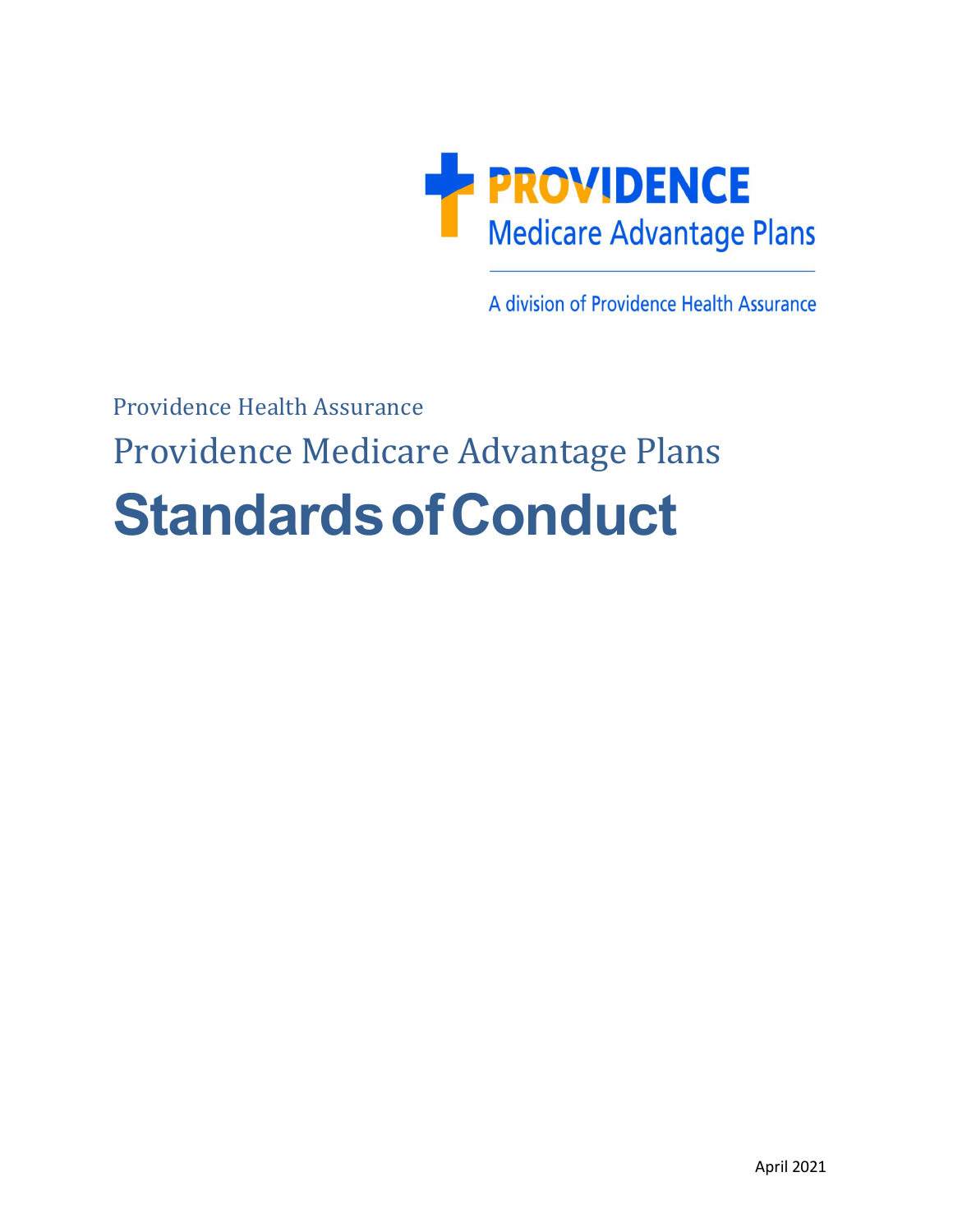

## A message from Aaron Bals Chief Compliance & Risk Officer Providence Health Assurance Providence Medicare Advantage Plans

Dear Colleague:

Providence Health Assurance is a ministry of Providence St. Joseph Health and we share the same Mission and core values. Providence Health Assurance has been entrusted by the Centers for Medicare and Medicaid Services to provide excellent service and to care for our Medicare Advantage members, one of our most vulnerable populations. We do this with a commitment to conduct ourselves and our business with the highest ethical standards. We embrace a culture of compliance and our core value of justice calls us to ensure we have a robust and effective compliance program.

The Providence Medicare Advantage Plans - Standards of Conduct document outlines our compliance commitments to CMS as a Medicare Advantage Organization, and will help you understand your role as an employee ("caregiver"), first tier, downstream or related entity (FDR) or board member of Providence Health Assurance. Please take a moment to carefully read this document and discuss any questions you may have with your supervisor or me. Thank you for your commitment to integrity and compliance and for all the ways you support our Mission. Sincerely,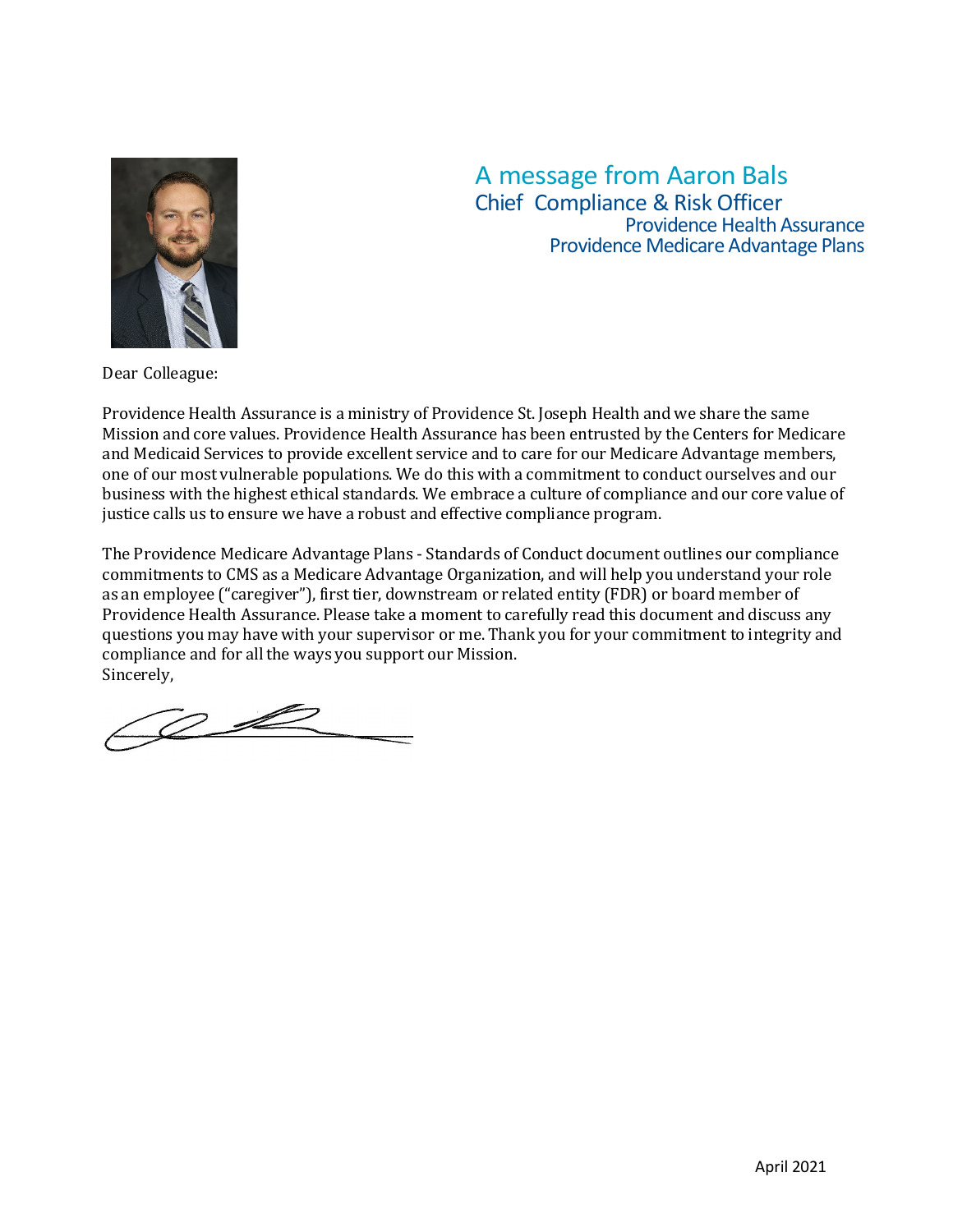### **Providence Health Assurance Providence Medicare Advantage Plans Standards of Conduct**

#### **Why we have standards of conduct for Medicare**

The Providence Medicare Advantage Plans Standards of Conduct was created to serve as a practical extension and companion document of the Providence St. Joseph Health Code of Conduct. In accordance with CMS rules and regulations, these Standards of Conduct, as well as Providence Health Assurance's policies and procedures, support Providence Medicare Advantage Plans' commitment to comply with, all applicable and authoritative federal and state statutes, regulations and sub-regulatory guidance.

These Standards of Conduct are applicable to all Providence Health Assurance caregivers, governing board members and first tier, downstream and related entities, or FDRs. An FDR is an entity or provider that is contracted with Providence Health Assurance to provide a service for or on behalf of Providence Health Assurance.

You may use any of the reporting mechanisms listed in this document to report or seek clarification on an issue, or if you are unsure whether an activity meets the companies' ethical standards or commitments. Furthermore, if you are asked to do something you believe is conflicting with the law or our Standards of Conduct, or have knowledge that someone may have violated a law or regulation, you have an obligation to report it. While there is no single standard that governs all situations you may encounter, good judgment, adherence to company policies and procedures, personal integrity, and honesty are the best guides to assure that business processes are conducted with the highest ethical standards.

The Standards of Conduct will be reviewed and (if necessary) updated annually to respond to changes in regulations or Providence Health Assurance's practices. The Standards of Conduct is reviewed and approved by the companies' compliance committee and board on an annual basis.

#### **How to use the Standards of Conduct in your role or relationship with Providence Health Assurance**

The Providence Code of Conduct asks you to reflect on the Mission and core values as you apply ethical and legal standards to your work. Our Providence Medicare Advantage Plans Standards of Conduct help to further guide you through the answers to the following questions:

- Who should you contact if you believe there is a potential Medicare noncompliance or fraud, waste and abuse concern?
- What do you do if retaliation occurs after raising a concern?
- How do you contact Providence Health Assurance's Medicare Advantage compliance representatives?
- What are the ramifications if Providence Health Assurance caregiver, FDRs, and board members fail to meet compliance expectations?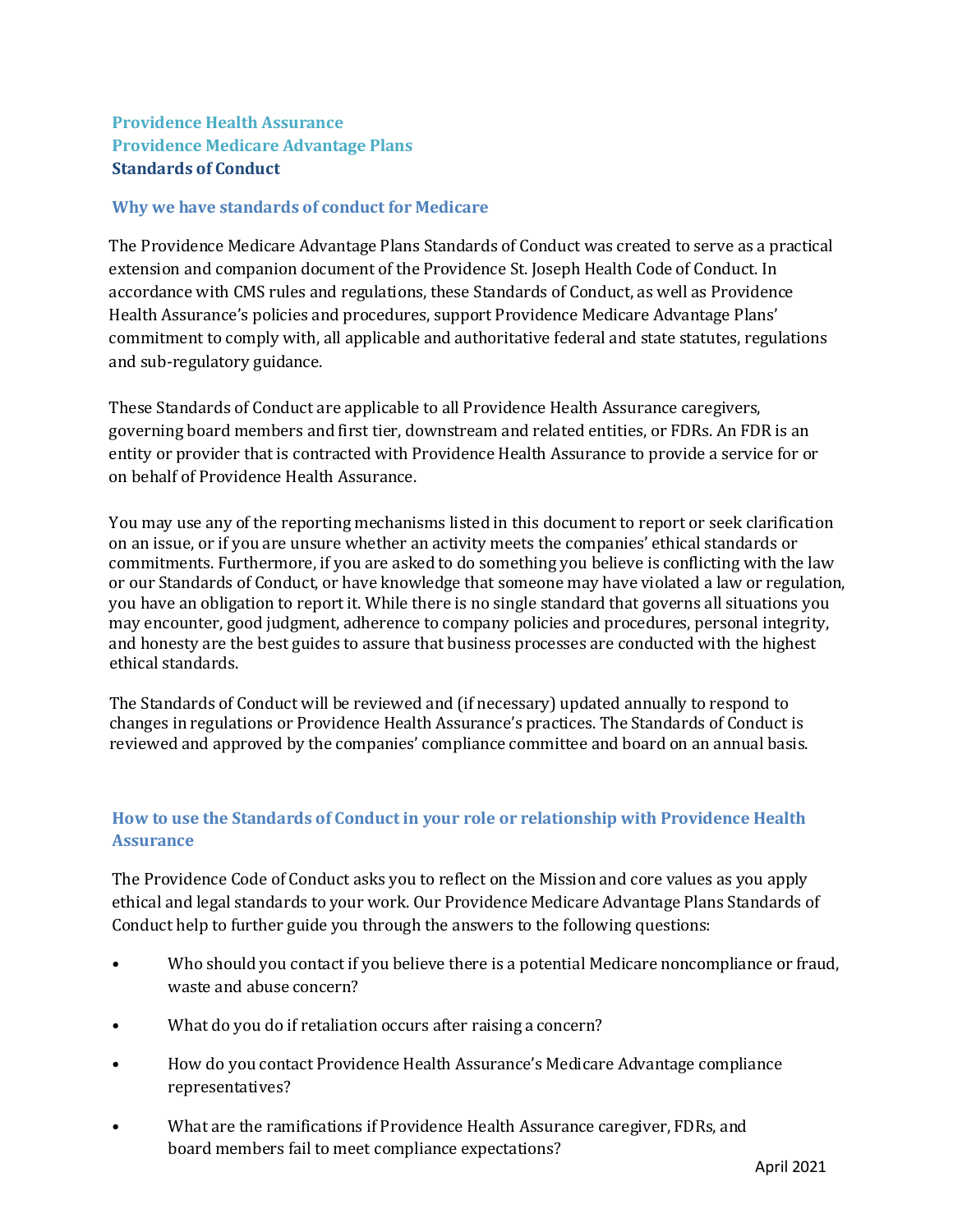#### **Responsibilities**

Providence Health Assurance's expectation is that all caregivers, FDRs and board members read and follow this Standards of Conduct document in addition to the Providence Code of Conduct. Furthermore, Providence Health Assurance caregivers must:

- Perform job duties in accordance with all federal and state laws or regulations thatapply
- Participate in integrity and compliance program training and job-specific compliance education or departmental training as necessary for your jobduties
- Report all concerns or alleged violations promptly
- Keep information obtained at Providence Health Assurance confidential<br>• Maintain member confidentiality
- Maintain member confidentiality
- Disclose any exclusion, suspension or other event that may make you ineligible to participate in government programs or other federal or state programs
- Understand that compliance is primary to business results
- Identify any necessary modifications to business area processes as a result of a compliance review
- Ask questions, whenever in doubt about something.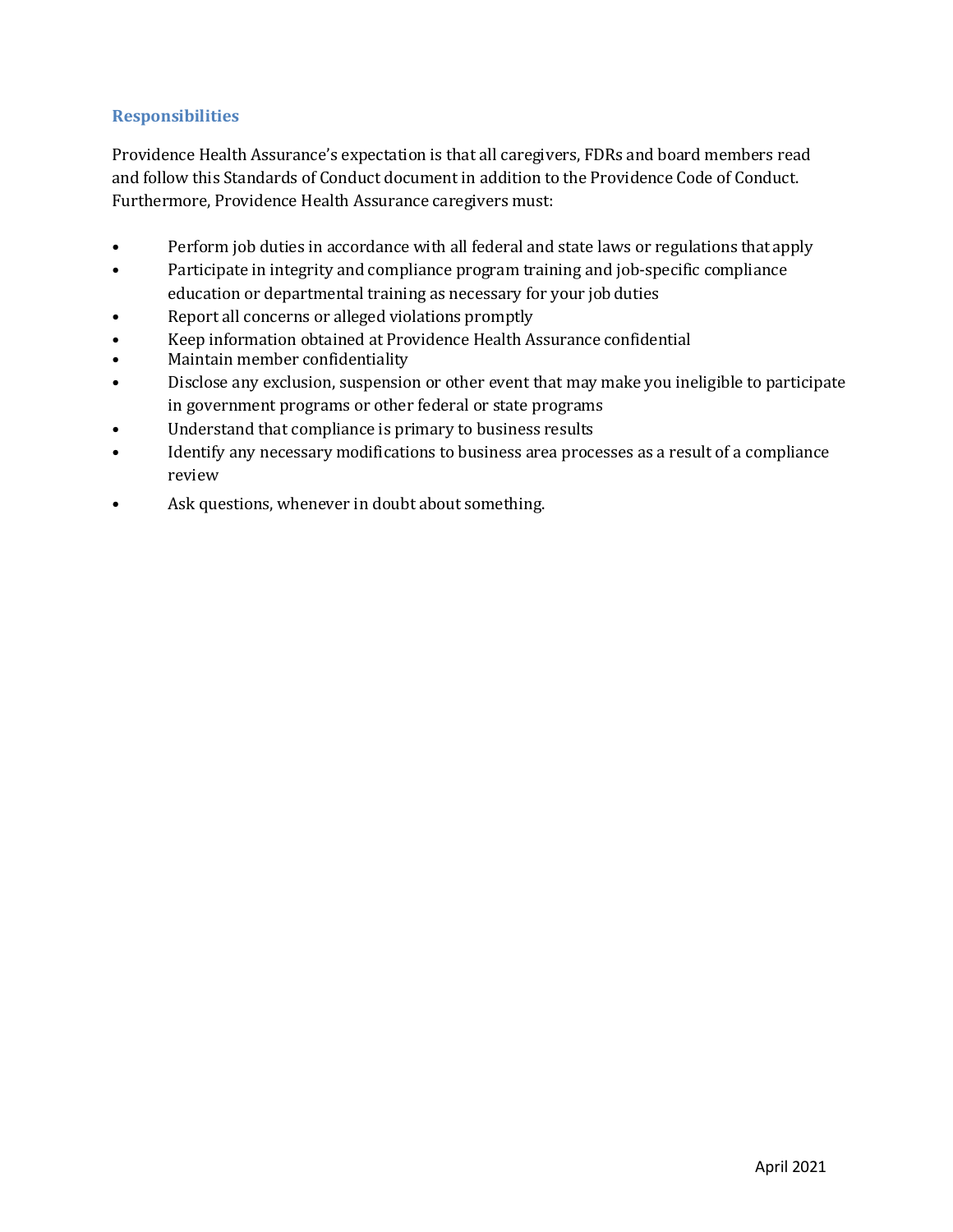#### **Reporting a potential Medicare noncompliance concern**

Caregivers, FDRs and board members are required to report potential noncompliance concerns. There are several ways to report your concerns that are designed to ensure non-intimidation and/or non-retaliation and the confidentiality of the reporting individual.

Providence Health Assurance caregivers, FDRs, consultants and board members can report potential noncompliance issues or concerns via the Providence Health Assurance Regulatory Compliance, Risk Management and Government Affairs intranet page or Providence Health Assurance's external website (under the "Provider" tab). This link sends an immediate electronic notification to the Providence Health Assurance's Medicare Compliance Officer and Manager of the Medicare Compliance Program.

Other reporting options are available. The concern or issue may be faxed to 503- 574-6543, or a message (phone or e-mail) can be left for the Providence Health Assurance Chief Compliance and Risk Officer at 503-574-6562, or Medicare Compliance Officer at 503-574-6562 or a call can be made to the confidential Providence Integrity Hotline at 888-294-8455, 24 hours a day, seven days a week.

Regardless of where the reported misconduct is identified, the Providence Health Assurance Chief Compliance and Risk Officer and/or Medicare Compliance Officer will ensure a timely investigation and prompt response for each notification.

Providence Health Assurance and Providence St. Joseph Health have a non-intimidation and non-retaliation policy for good faith participation in the compliance program, including, but not limited to, reporting potential compliance issues, investigation of compliance issues, and performing audits or remedial actions, and reporting to appropriate compliance officials.

If you feel that there has been retaliation after reporting a concern, please notify the Providence Health Assurance Chief Compliance and Risk Officer or Medicare Compliance Officer directly.

#### **Fraud, waste and abuse**

Providence Health Assurance strives in every case to pay the right amount to a legitimate provider for covered, correctly coded and correctly billed services provided to an eligible beneficiary. Providence Health Assurance is governed by provider-specific contracts and a variety of federal and state laws and regulations when paying claims. These laws and regulations cover subjects such as false claims, illegal patient referrals and providing medically unnecessary services. Providence Health Assurance is committed to prevention, detection and correction, and full compliance with laws and regulations.

Providers and suppliers have an obligation under law to conform to the requirements of applicable regulatory authorities, including the Medicare program administered by CMS. Fraud and abuse committed against the Medicare program may be prosecuted under various provisions of the United States Code and could result in the imposition of restitution, fines, and in some instances, imprisonment. In addition, there also are a range of administrative sanctions (such as exclusion from participation in the Medicare program) and civil monetary penalties that may be imposed when facts and circumstances warrant such action. Providence Health Assurance expects that FDRs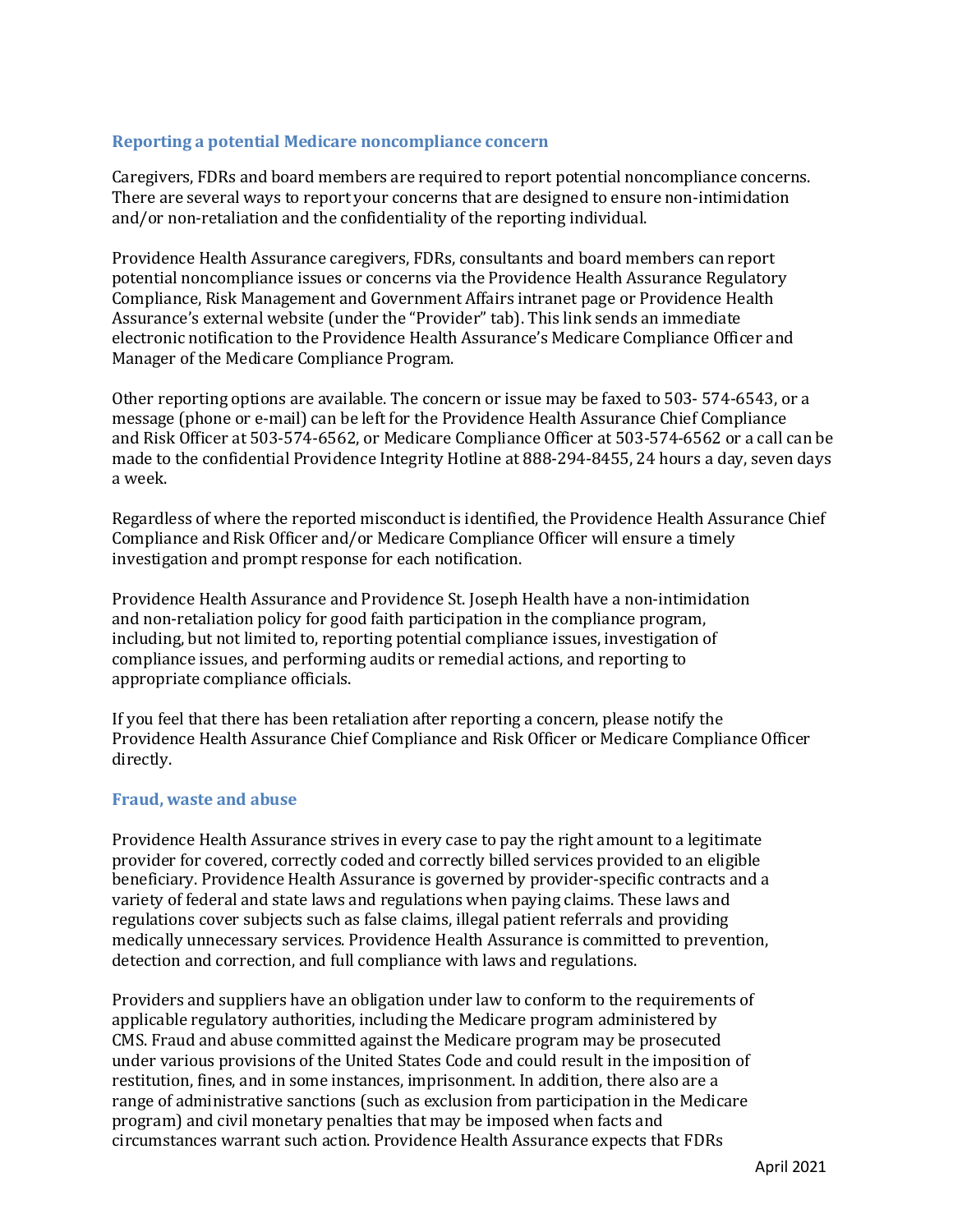who create and file claims for payment from Providence Health Assurance will file claims that are accurate, represent the services actually provided and indicate the conditions under which the patient received services.

Providence Health Assurance's expectation is that caregivers, board members and FDRs report potential concerns, known as referrals of fraud, waste and abuse through one of these methods:

- 1. Call the Providence Health Assurance Special Investigations Unit at 503-574-8505 or toll-free at 888-233-4101 (your call can be anonymous).
- 2. Mail a letter to: Special Investigations Unit /Providence Health Assurance P.O. Box 3150 Portland, OR 97208-3150
- 3. FDRs may complete the external referral form (PDF[\)](https://healthplans.providence.org/%7E/media/Files/Providence%20HP/pdfs/medicareplans/Documents/fraudwasteandabusereferralform.pdf) [https://healthplans.providence.org/~/media/Files/Providence%20HP/pdfs/medicareplan](https://healthplans.providence.org/%7E/media/Files/Providence%20HP/pdfs/medicareplans/Documents/fraudwasteandabusereferralform.pdf) [s/Documents/fraudwasteandabusereferralform.pdf](https://healthplans.providence.org/%7E/media/Files/Providence%20HP/pdfs/medicareplans/Documents/fraudwasteandabusereferralform.pdf)
	- a. Print it and send it by mail or secure fax to 503-574-8142.
- 4. Providence Health Assurance caregivers may use the fraud, waste and abuse form located on the intranet site.

#### **Excluded individuals**

Federal and state laws prohibit Providence Health Assurance from employing or retaining anyone who has been excluded from participation in government programs. Published information is regularly reviewed for excluded individuals. When individuals have been excluded, they cannot be Providence Health Assurance caregivers, board members or contracted providers.

Providence Health Assurance will not employ, contract with or bill for services ordered, rendered or supervised by an individual – or entity – who is excluded, suspended, debarred or ineligible to participate in a federal health program, or has been convicted of a criminal offense relating to the provision of health care items or services and has not been reinstated in a federal health care program.

If a Providence Health Assurance caregiver's name is found to be on the list, the employee will be notified and provided with an opportunity to provide proof that the person on the exclusion list is not the caregiver. If the caregiver cannot provide proof of non-exclusion, the caregiver must be terminated as soon as possible.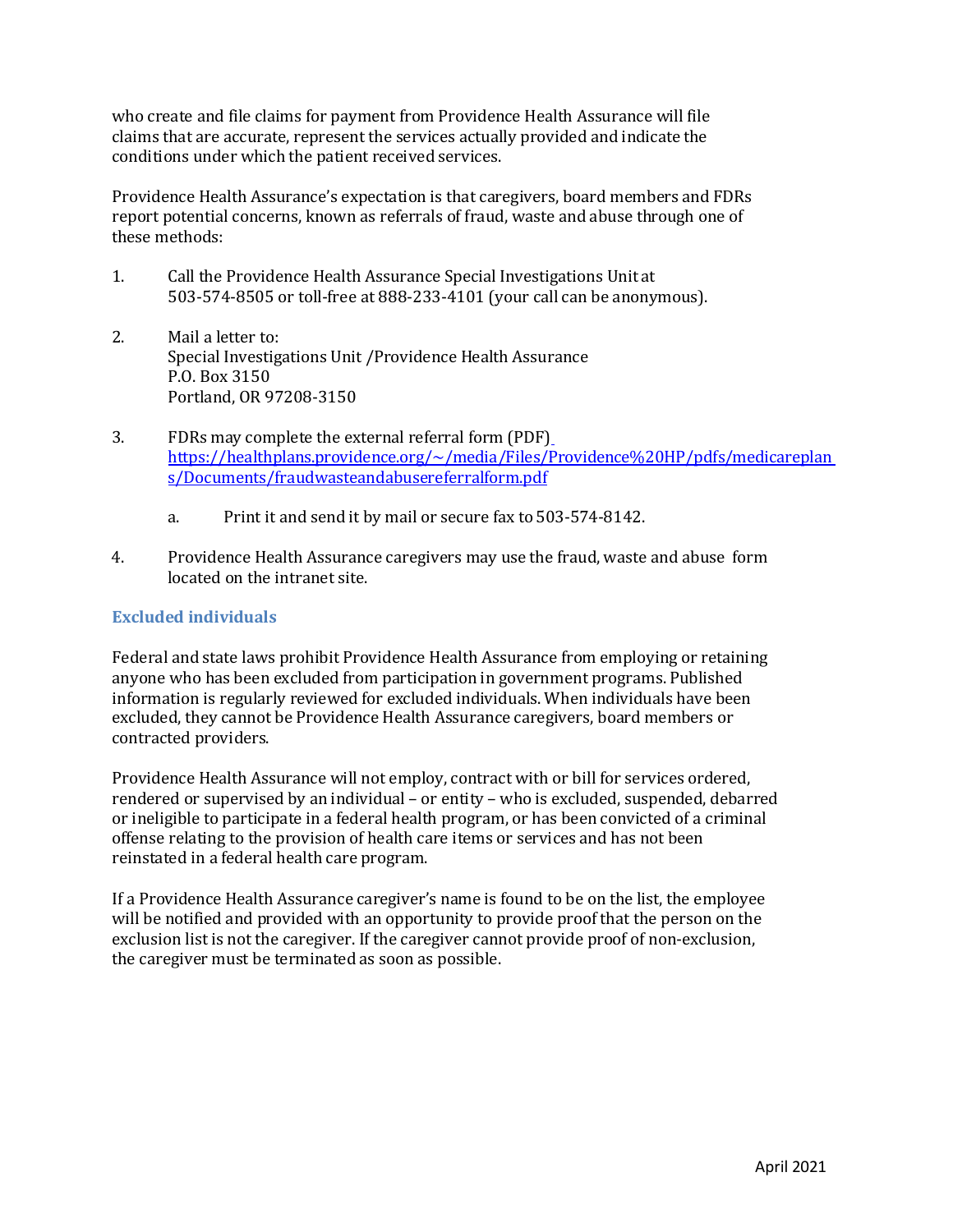#### **Conflicts of interest**

Conflicts of interest occur when personal interests or activities influence or appear to influence your actions and decisions. They also occur when you allow another interest to be more important to your decisions than the interests of Providence Health Assurance and our members.

Conflicts of interest may arise from many sources including, but not limited to, personal financial interests or those of a family member; service, employment or consulting arrangements with a Providence Health Assurance competitor; the receipt of gifts from vendors or others with whom we do business; or use of Providence Health Assurance resources to benefit an outside interest or our own personal interests.

Providence Health Assurance has an annual conflict of interest process for certain caregivers and all board members.

Providence Health Assurance's expectation of all FDRs is that they should have a conflict of interest process in place for caregivers who work with the Providence Medicare Advantage line of business.

#### **Ramifications of failure to meet compliance expectations**

Providence Health Assurance will thoroughly research any allegation of potential Medicare noncompliance or fraud, waste and abuse. If it is found that a Providence Health Assurance caregiver, FDR or board member isn't meeting Providence Health Assurance's compliance expectations or is in violation of the Providence Code of Conduct or the Providence Medicare Advantage Plans Standards of Conduct, appropriate action will be taken, including but not limited to disciplinary actions and reporting of the conduct to the appropriate regulatory agency or law enforcement.